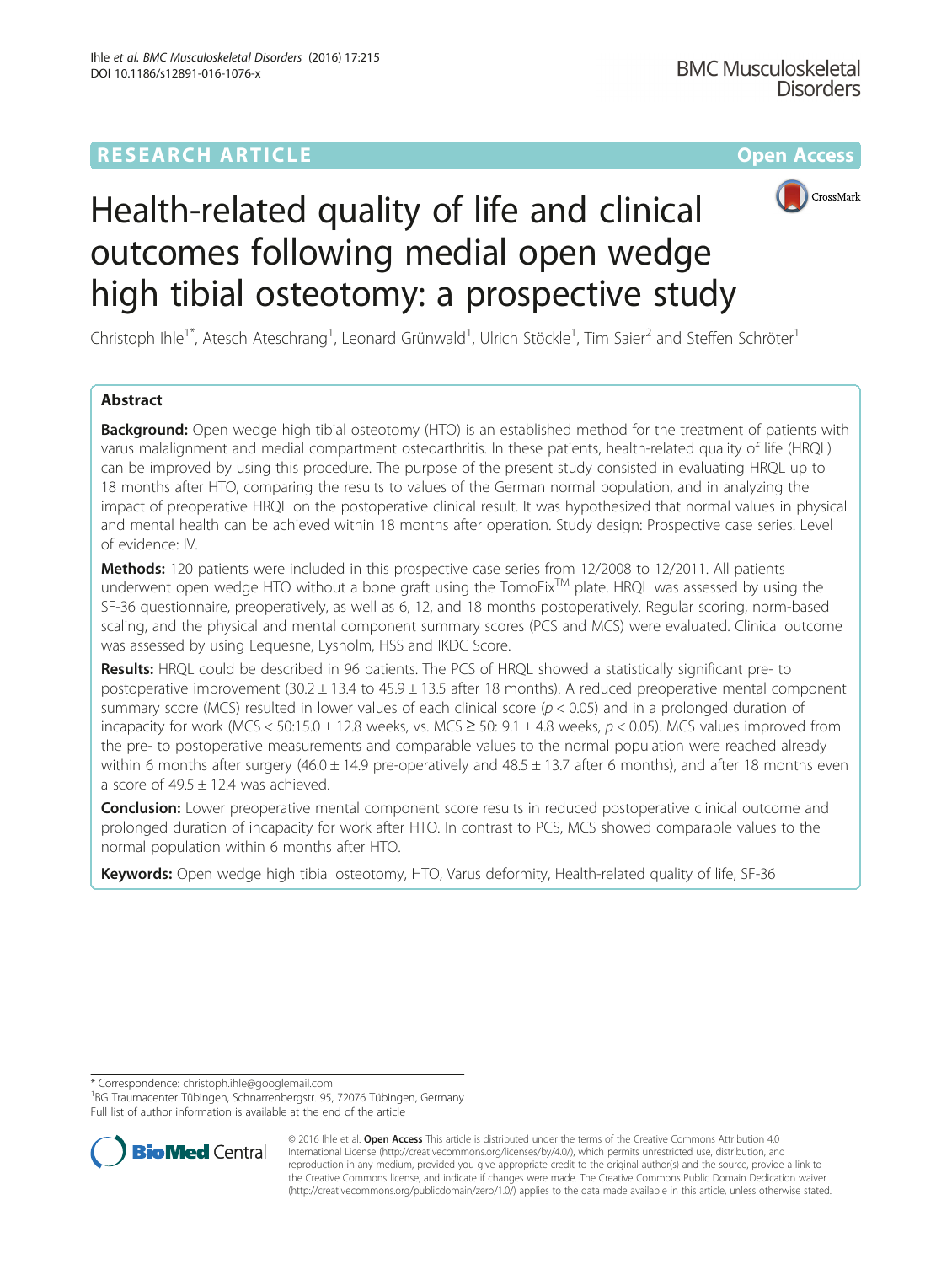## Background

Open wedge high tibial osteotomy (open wedge HTO) is a widely used treatment option for patients with medial compartment osteoarthritis and varus malalignment. In the past, several studies have described a significant clinical and radiological improvement by using this established method [\[1](#page-8-0), [2\]](#page-8-0). In most of the presented studies, well-known clinical scores, such as the KOOS (Knee Injury and Osteoarthritis Outcome Score), the International Knee Documentation Score (IKDC) or the Oxford Knee Score were used to describe the postoperative outcome [[3](#page-8-0)–[5](#page-8-0)]. Health-related quality of life (HRQL) became a popular tool to measure the clinical outcome after operative procedures in the field of orthopedic surgery as well [[6](#page-8-0)–[8](#page-9-0)]. In patients with full thickness rotator cuff tears, it could actually be demonstrated that the mental health of HRQL has a stronger association with patient-reported shoulder pain and function than tear size [\[9\]](#page-9-0). The SF-36 Questionnaire is an established and widely used tool for describing HRQL in various medical fields [[10](#page-9-0), [11\]](#page-9-0). In patients suffering from osteoarthritis of the knee joint, HRQL is significantly reduced, especially due to pain on the basis of cartilage damage [[12\]](#page-9-0).

Considering the general population, HRQL is decreasing with age [[13\]](#page-9-0). To analyze the quality of life properly, a comparative interpretation regarding gender and age structure is necessary. Therefore, the norm-based scoring of the SF-36 Questionnaire, the mental component summary score (MCS), and the physical component summary score (PCS) can be used [\[14](#page-9-0)]. Although the summary scores can be interpreted more easily, the results should be thoroughly compared to the SF-36 scales before drawing conclusions [[14, 15\]](#page-9-0).

The great importance of preoperative psychological aspects on the postoperative clinical outcome has already been revealed in anterior cruciate ligament surgery [\[16](#page-9-0)]. So far, the precise influence of physical and mental components of quality of life on the postoperative clinical outcome after open wedge HTO is not known to the authors. No comparative interpretation on the values of the normal population regarding gender and age structure has become available so far. However, a therapeutic treatment of knee osteoarthritis requires a thorough understanding of the impact of such a treatment on the patient's physical, social and psychological status [\[17](#page-9-0)]. HRQL, a measuring instrument for the outcome also considering mental aspects, has become popular in recent years, especially in evaluating treatment options for osteoarthritis of the knee [[18](#page-9-0)–[23](#page-9-0)]. Next to open wedge HTO, current surgical treatment options for osteoarthritis include unicompartmental knee arthroplasty (UKA) and total knee replacement (TKR) [[24\]](#page-9-0). Recently, numerous studies have reported that psychological factors can influence the postoperative clinical outcome after

TKR [[25](#page-9-0)]. The mental status in primary TKR can affect the outcome and patient satisfaction [\[26](#page-9-0)].

An improvement in HRQL after open wedge HTO has been described several times, whereas randomized and controlled clinical trials comparing quality of life after open wedge HTO with other treatment options have not been available so far [\[27](#page-9-0)–[29\]](#page-9-0). There does not exist any study comparing the results in quality of life with values of the normal population. Therefore, the purpose of the present study consisted in evaluating the HRQL after open wedge HTO without a bone graft using the Tomo- $Fix<sup>TM</sup>$  plate, by comparing the results to values of the German normal population, and in analyzing the impact of the preoperative HRQL on the postoperative clinical result. 6 weeks after TKR, the values regarding MCS of HRQL decreased, before increasing again and plateauing at 1 year [\[30](#page-9-0)]. In the patients undergoing this surgery, the highest increase in PCS and MCS of HRQL was recorded between the first and the second year after surgery [[30](#page-9-0), [31](#page-9-0)]. Similarly to these results, we formulated our hypothesis that normal values in physical and mental health can be achieved within 18 months after operation.

## **Methods**

This prospective study was performed with the approval of the local ethics committee (University of Tübingen; 142/2008MPG2). Registration in the WHO register for clinical trials was carried out and written consent from the study participants was obtained. The focus of this project consisted in describing the health-related quality of life after an open wedge HTO and in determining the impact of the preoperative mental situation on the postoperative clinical result. HRQL was compared to available values of the German normal population and differences between both groups were evaluated. Therefore, patients with symptomatic varus malalignment and medial compartment osteoarthritis who received an open wedge HTO between December 2008 and December 2011 using the TomoFixTM plate (DePuySynthes, Solothurn, Switzerland) were consecutively included in this study. Exclusion criteria were previous or acute infections of the knee joint, clinically symptomatic and diagnosed osteoporosis or being under 18 years of age. Therefore, 120 patients were eligible for this study, and were consecutively evaluated by clinical and radiological examination at the following predefined time points of interest: preoperative, 6, 12 and 18 months after surgery. In order to obtain the most homogenous population possible, all patients who received additional procedures, which could have had an influence on the results of HRQL, during surgery or during the follow-up period, were excluded from data analysis. Cartilage repair (microfracture, autologous cartilage transplantation) and ligament reconstructions were defined as additional procedures. Patients who suffered from complications during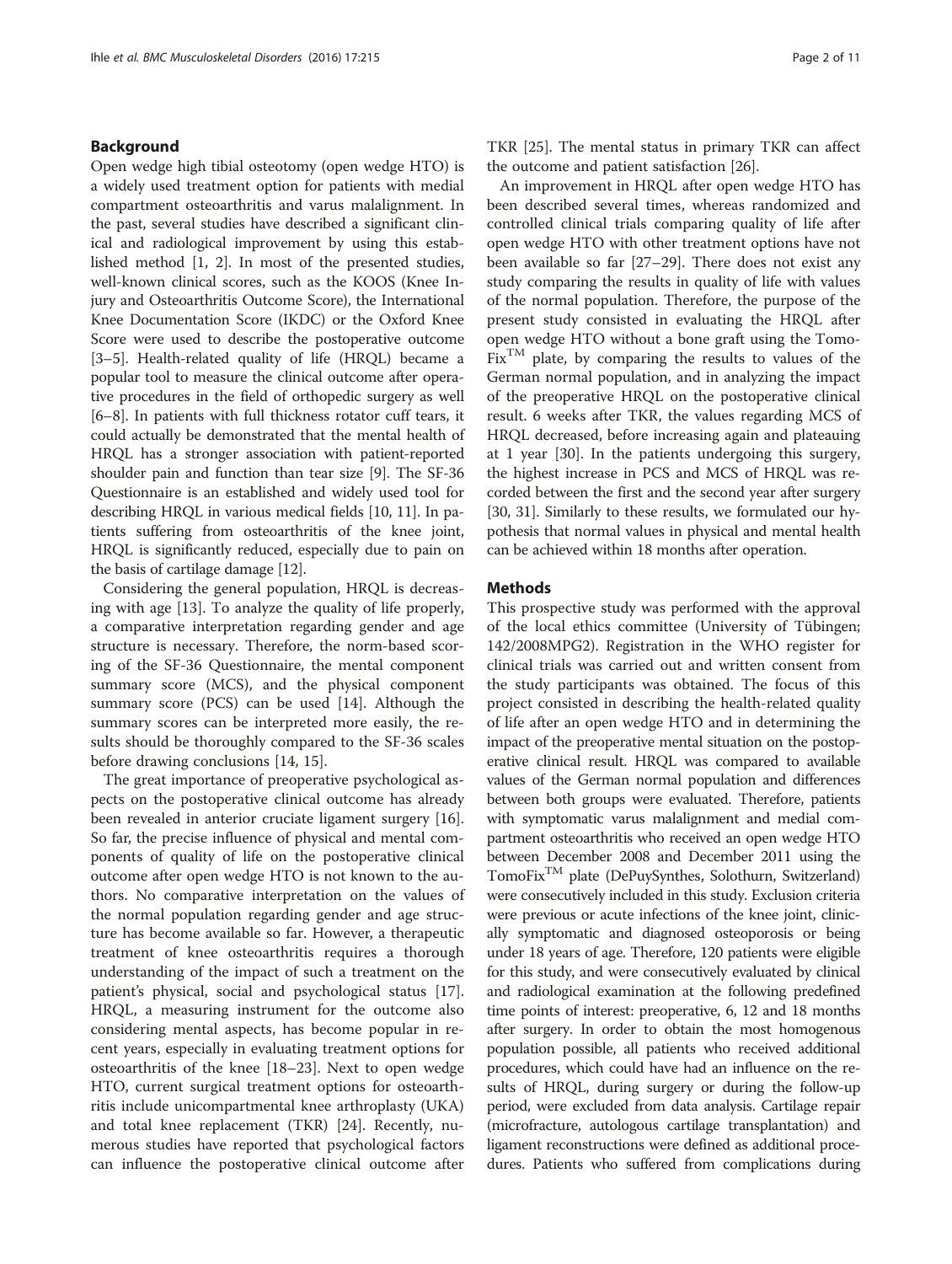the follow-up period were also excluded from the study. In detail, these complications include postoperative wound and implant infections, delayed bone healing, the need for a follow-up operation and implant failure. For clinical evaluation, the following established and widespread knee surgery scores were used: the Lequesne Score [\[32\]](#page-9-0), the Lysholm-Score [[33](#page-9-0), [34\]](#page-9-0), the HSS-Score [[35\]](#page-9-0), and the International Knee Documentation Score (IKDC) [[36](#page-9-0)–[38](#page-9-0)]. In addition, the duration of incapacity for work was described. All clinical and radiological examinations were performed by a single examiner.

#### Health-related Quality of Life (HRQL)

HRQL was recorded by using an established measurement method, i.e. the SF-36 questionnaire [[10](#page-9-0), [39\]](#page-9-0) (German version) preoperatively, as well as at 6, 12, and 18 months follow-up. The reliability of the SF-36 questionnaire across diverse patient groups was tested and a good to excellent reliability coefficient of 0.85 was found [[40\]](#page-9-0). Psychometric validation of the German SF-36 achieved comparable results for data completeness, reliability, and construct validity with other European samples [\[41](#page-9-0)–[43\]](#page-9-0).

The questionnaire consists of 36 questions. In the present study, a time period of 4 weeks before the assessment takes place is considered and the interview form was used. With the values of these 36 questions, eight scales describing physical and mental health can be assessed. While Physical Functioning (PF), Role Physical (RP), Bodily Pain (BP), and General Health represent the physical part, Vitality (VT), Social Functioning (SF), Role Emotional (RE), and Mental Health (MH) describe the mental aspect of HRQL. Firstly, regular scoring (RS, 0–100 points) was used. However, due to poorer general health in older people, HRQL is decreasing with age, so that regular scoring cannot be used for a comparison of the obtained values to values of the normal population. Therefore, in order to compare each scale to the values of the normal population irrespective of age dependent differences, a transformation to norm-based scoring (NBS) was essential. Based on NBS as described by Ware [\[43\]](#page-9-0), a comparative interpretation regarding gender and age structure is possible. While an NBS value of below 50 for study participants is below the average of the respective normal sample, a score of over 50 is above this average. In order to allow for an interpretation of the results in a simpler and standardized way, a transformation of the values into a physical and mental component summary score (PCS and MCS) is widely used and was also performed in this study.

#### Preoperative planning and surgical technique

Preoperatively, a deformity analysis and digital planning were conducted in all patients with the digital planning software mediCAD (Hectec, Landshut, Germany). Surgery was performed under spinal or general anesthesia. Singleshot antibiotics and prophylactic low-dose heparin were used. To secure the indication for the procedure of a high tibial osteotomy, we performed an arthroscopy in each patient as a first step. However, in some cases, we performed an arthroscopy in advance as an outpatient surgery. Correction of the varus alignment was achieved by using either an infrared-based navigation tool (OrthoPilot®, Aesculap, BBraun, Tuttlingen, Germany), or by creating the preoperatively calculated wedge base height. Overall, the aim of correction was an overcorrection of 2–3° of valgus. The open wedge HTO surgical technique consisted of a biplanar 130° L-shaped osteotomy without a bone graft or bone substitute, as described by Staubli et al. [[44](#page-9-0)] as well as by Lobenhoffer and Agneskirchner [[45](#page-9-0)]. Briefly, a 4–6 cm longitudinal incision was made 5 cm distal to the knee joint line (orientation was distal to the pes anserinus). From the medial side, 2 k-wires were positioned parallel to the tibial slope above the pes anserinus, targeting the tip of the tibiofibular joint, under fluoroscopic control. The transverse osteotomy bone cut was made up to 1 cm to the lateral cortical bone; for the ascending osteotomy, the tibial tuberosity bone was cut completely at an angle of 130°. The osteotomy was slowly spread to achieve a gap size according to the preoperative digital planning or navigation tool. The TomoFix plate was placed anteromedially and fixed proximally with four 5.0 mm locking screws. To compress the lateral hinge, a bicortical temporary lag screw was inserted in the first plate hole distal to the osteotomy. In the remaining distal holes, 5.0 mm monocortical locking screws were inserted. Finally, the bicortical screw was removed and a bicortical locking screw was inserted. The tissue layers were closed, and a drain was placed.

#### Postoperative rehabilitation

Postoperatively, patients were assigned either to 20 kg partial weight-bearing using two crutches for 11 days or to 6 weeks of partial weight-bearing followed by full weight-bearing. During the study, both aftercare protocols were used in our hospital. No braces or casts were used. Active physiotherapy was started postoperatively after the removal of the drain. In addition, the patients used an active motion splint (CAMOped; OPED, Valley/ Oberlaindern, Germany) for 6 weeks. The active motion splint is a kind of "bed bike", like a continuous passive motion machine that is used for active therapy rather than for fixation or extra stability.

#### Statistical analysis

SPSS 21 for Windows and GraphPad Prism for Mac (GraphPad Software, Version 5) were used for statistical analysis and graphical representation respectively. For statistical analysis, one-way analysis of variance or analysis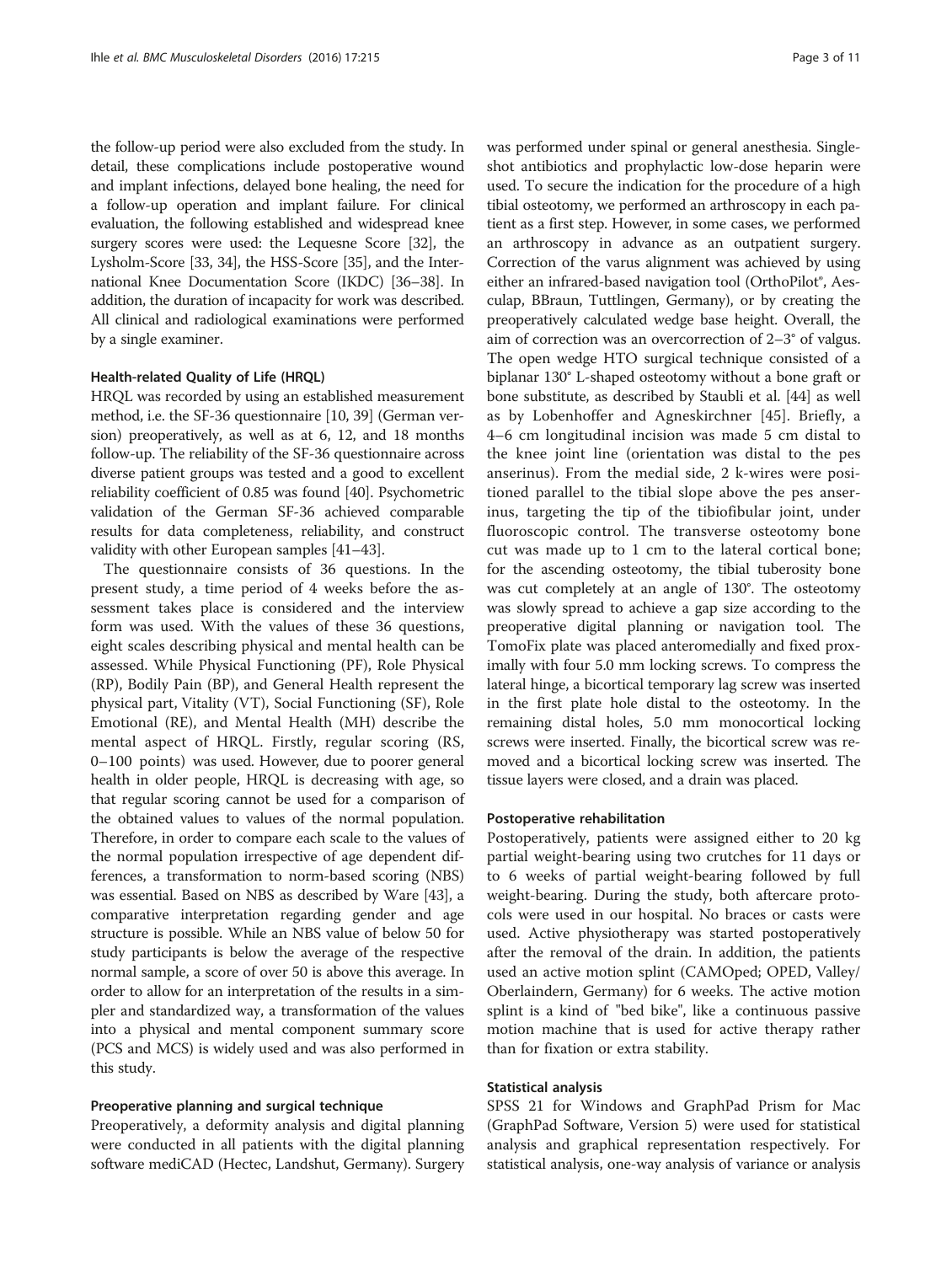of variance performed with repeated measures were used. Subsequent pairwise comparisons of analysis of variance with repeated measures were analyzed by alpha-adjusted Bonferroni corrections, to check if possible significant results of the repeated measures ANOVA proved to lead to significant differences in pairwise comparisons. Furthermore dependent or independent t-tests were used according to the data.  $P < 0.05$  was considered to be statistically significant.

## Results

## Patient characteristics

Prospectively, 120 patients were included in this study, before receiving an open wedge HTO (Fig. 1). After exclusion of 24 patients, 96 participants were used for further statistical evaluation with an average age of  $46 \pm$ 8 years (71.9 % male, 28.1 % female). However, all patients who had received additional procedures with a probable influence on the quality of life were excluded from the data analysis, so that all cartilage repair procedures (microfracture, autologous cartilage transplantation,  $n = 11$ ) were eliminated from this study. Two more participants were excluded from the data analysis: One of them had a PCL lesion, while the other required a PCL reconstruction during the follow-up period. Another patient had a fracture of the medial condyle and

the HTO was used as a salvage procedure with the aim of delaying arthroplasty. 6 months later however, this patient required an arthroplasty, and was therefore excluded from our study as well. In  $n = 10$  cases (8 %), complications were observed: One patient exhibited delayed bone healing, and therefore a bone graft transplantation from the iliac crest was performed. Two other participants received early bone graft transplantation after 4 months, because they suffered from pain around the osteotomy, which made the early removal of the implant possible. In three cases, we observed an infection: Two patients had subcutaneous infections, while the third one suffered from a deep infection, so that the implant had to be removed after 13 days, and fixation of the osteotomy had to be performed with a fixator in order to maintain the correction. Furthermore, bone transplantation with harvesting from the iliac crest was required after the infection had healed. After complete bone healing, the patient was satisfied with the results. In two cases, implant failure occurred: One of these patients suffered a trauma with a twisting of the knee, while the other had no trauma, so that no reason for the failure could be found. In the follow-up, we observed one case with overcorrection and one with undercorrection, who both underwent successful revision surgery for recorrection. In total,  $n = 24$  (20 %) patients were

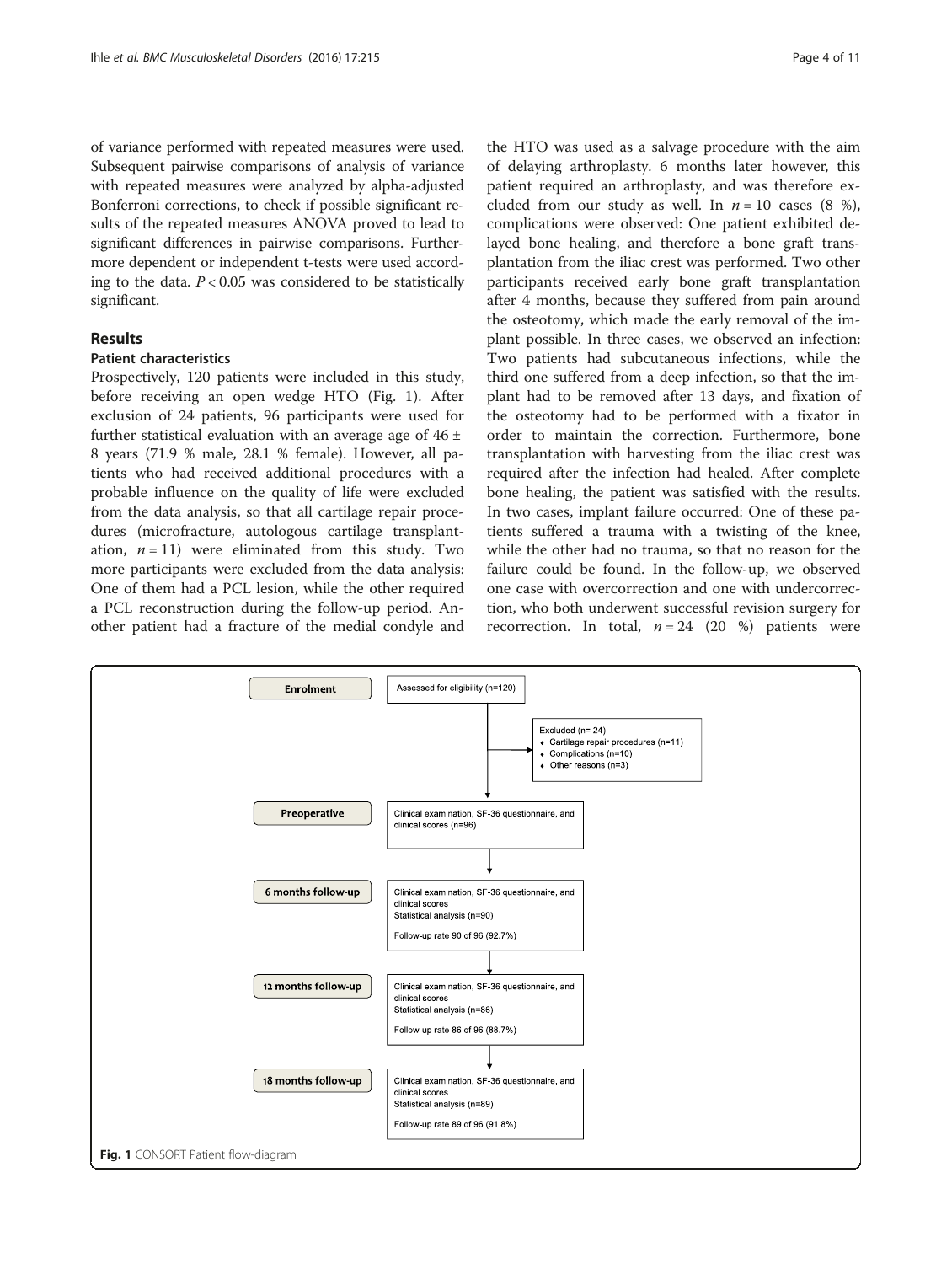#### <span id="page-4-0"></span>Table 1 Characteristics of patients

|                                 | Total                             |
|---------------------------------|-----------------------------------|
| Number of included patients     | $n = 96(120)$                     |
| Age                             | $46 \pm 8$ years                  |
| Gender                          | 71.9 % male, 28.1 % female        |
| Body Mass Index (BMI)           | $78.8 + 4.7$                      |
| Affected side                   | $n = 43$ left, $n = 54$ right     |
| Duration of incapacity for work | $11.7 \pm 9.4$ weeks ( $n = 73$ ) |

excluded from further statistical analysis. Patient characteristics are presented in Table 1.

#### Health-related quality of life (SF-36 questionnaire)

The results of HRQL (Regular scoring and NBS) at all predefined examinations are presented in Table 2. Repeated measures ANOVA (factor time – four steps) was performed with NBS scores. All scales, as well as the

Physical Component Score (PCS), indicated significant improvements over time. The results and statistical values are included in Table 2. In order to check if these significant initial results of the repeated measures ANO-VAs resulted in significant differences between examination times, we conducted pairwise comparisons with alpha-adjusted Bonferroni corrections. These pairwise comparisons are described in Table [3](#page-5-0). The physical and mental components of HRQL (SF-36 questionnaire) showed clinically significant reduced preoperative values in comparison to the normal population (Fig. [2\)](#page-6-0). Although the mental component summary score (MCS) did not exhibit statistically significant changes over time, the comparison of the postoperative values to the normal population showed clinically significant postoperative values comparable to the normal population at each follow-up examination (Fig. [2\)](#page-6-0). Median duration of incapacity for work was  $11.7 \pm 9.4$  weeks (N = 73). To compare

Table 2 SF-36 results: ANOVA to describe changes over time for regular scoring (0-100) and norm-based scaling, each

|                         | (1)<br>Preoperative<br>M (SD)                 | (2)<br>6 months<br>M (SD)              | (3)<br>12 months<br>M (SD)              | (4)<br>18 months<br>M (SD)               | F      | Df           | $\overline{p}$ | $\eta^2$ |
|-------------------------|-----------------------------------------------|----------------------------------------|-----------------------------------------|------------------------------------------|--------|--------------|----------------|----------|
|                         | PF (Physical Functioning)                     |                                        |                                         |                                          |        |              |                |          |
| <b>NBS</b><br><b>RS</b> | $27.4 (\pm 16.9)$<br>52.4 $(\pm 25.9)$        | 35.9 $(\pm 17.1)$<br>66.8 $(\pm 25.0)$ | 42.4 $(\pm 14.6)$<br>76.7 (±22.7)       | 44.7 (±13.9)<br>$80.5 \ (\pm 21.3)$      | 37.452 | $\mathbf{3}$ | $< 0.001**$    | 0.327    |
|                         | RP (Role Physical)                            |                                        |                                         |                                          |        |              |                |          |
| <b>NBS</b><br><b>RS</b> | 33.0 $(\pm 15.3)$<br>38.0 (±43.2)             | 41.6 $(\pm 14.5)$<br>$61.7 (\pm 43.1)$ | 44.9 (±14.2)<br>$72.1 (\pm 40.1)$       | 46.3 $(\pm 13.9)$<br>75.3 (±41.0)        | 22.109 | 2.571        | $< 0.001$ **   | 0.223    |
| BP (Bodily Pain)        |                                               |                                        |                                         |                                          |        |              |                |          |
| <b>NBS</b><br><b>RS</b> | 34.5 $(\pm 8.2)$<br>$38.4 (\pm 21.1)$         | 41.0 $(\pm 9.4)$<br>58.1 $(\pm 24.5)$  | 45.6 $(\pm 9.3)$<br>$67.9 \ (\pm 24.8)$ | 46.5 $(\pm 10.5)$<br>70.0 (±28.4)        | 46.748 | 2.843        | $< 0.001$ **   | 0.378    |
|                         | GH (General Health)                           |                                        |                                         |                                          |        |              |                |          |
| <b>NBS</b><br><b>RS</b> | 46.6 $(\pm 10.9)$<br>60.8 $(\pm 20.2)$        | 50.6 $(\pm 10.2)$<br>68.3 $(\pm 19.8)$ | 51.7 $(\pm 10.6)$<br>70.8 (±19.3)       | 50.8 $(\pm 11.9)$<br>68.8 $(\pm 22.8)$   | 10.469 | 2.906        | $< 0.001$ **   | 0.121    |
| VT (Vitality)           |                                               |                                        |                                         |                                          |        |              |                |          |
| <b>NBS</b><br>RS.       | 43.0 $(\pm 11.7)$<br>52.7 (±19.7)             | 47.1 $(\pm 11.3)$<br>59.6 $(\pm 18.9)$ | 48.9 $(\pm 11.3)$<br>62.6 $(\pm 18.8)$  | 49.1 (±12.0)<br>63.0 $(\pm 20.5)$        | 10.093 | 2.764        | $< 0.001$ **   | 0.117    |
|                         | SF (Social Functioning)                       |                                        |                                         |                                          |        |              |                |          |
| <b>NBS</b><br><b>RS</b> | 41.6 $(\pm 13.1)$<br>74.8 (±22.8)             | 45.6 $(\pm 12.8)$<br>$81.8 (\pm 21.7)$ | 46.4 $(\pm 13.4)$<br>$83.2 (\pm 23.4)$  | 46.9 $(\pm 12.2)$<br>$83.9 \ (\pm 21.7)$ | 6.093  | 2.865        | $0.001**$      | 0.074    |
|                         | RE (Role Emotional)                           |                                        |                                         |                                          |        |              |                |          |
| <b>NBS</b><br><b>RS</b> | 38.8 (±19.1)<br>64.2 $(\pm 46.4)$             | 43.8 $(\pm 16.0)$<br>75.9 (±39.9)      | 46.3 $(\pm 14.5)$<br>$82.2 (\pm 35.7)$  | 47.6 (±13.9)<br>$85.4 (\pm 34.1)$        | 10.612 | 2.178        | $< 0.001**$    | 0.121    |
|                         | MH (Mental Health)                            |                                        |                                         |                                          |        |              |                |          |
| <b>NBS</b><br><b>RS</b> | 46.4 $(\pm 12.8)$<br>68.6 $(\pm 20.1)$        | 48.3 $(\pm 12.0)$<br>$71.7 (\pm 18.6)$ | 50.5 $(\pm 11.2)$<br>75.1 $(\pm 17.7)$  | 50.4 $(\pm 11.9)$<br>75.1 (±18.7)        | 6.002  | 2.812        | $.001***$      | 0.073    |
|                         | PCS (Physical Component Summary Score)        |                                        |                                         |                                          |        |              |                |          |
| <b>NBS</b><br>RS.       | 30.2 $(\pm 13.4)$                             | 39.5 $(\pm 13.5)$                      | 44.5 $(\pm 12.9)$                       | 45.9 $(\pm 13.5)$                        | 40.993 | 2.368        | $< 0.001$ **   | 0.350    |
|                         | MCS (Mental Component Summary Score           |                                        |                                         |                                          |        |              |                |          |
| <b>NBS</b><br><b>RS</b> | 46.0 $(\pm 14.9)$<br>$\overline{\phantom{a}}$ | 48.5 (±13.7)                           | 49.3 (±12.6)                            | 49.5 (±12.4)                             | 3.761  | 2.543        | $0.017*$       | 0.047    |

NBS Norm-Based Scaling, RS Regular Scoring; Df corrected according to Levene-Test of Significance, if necessary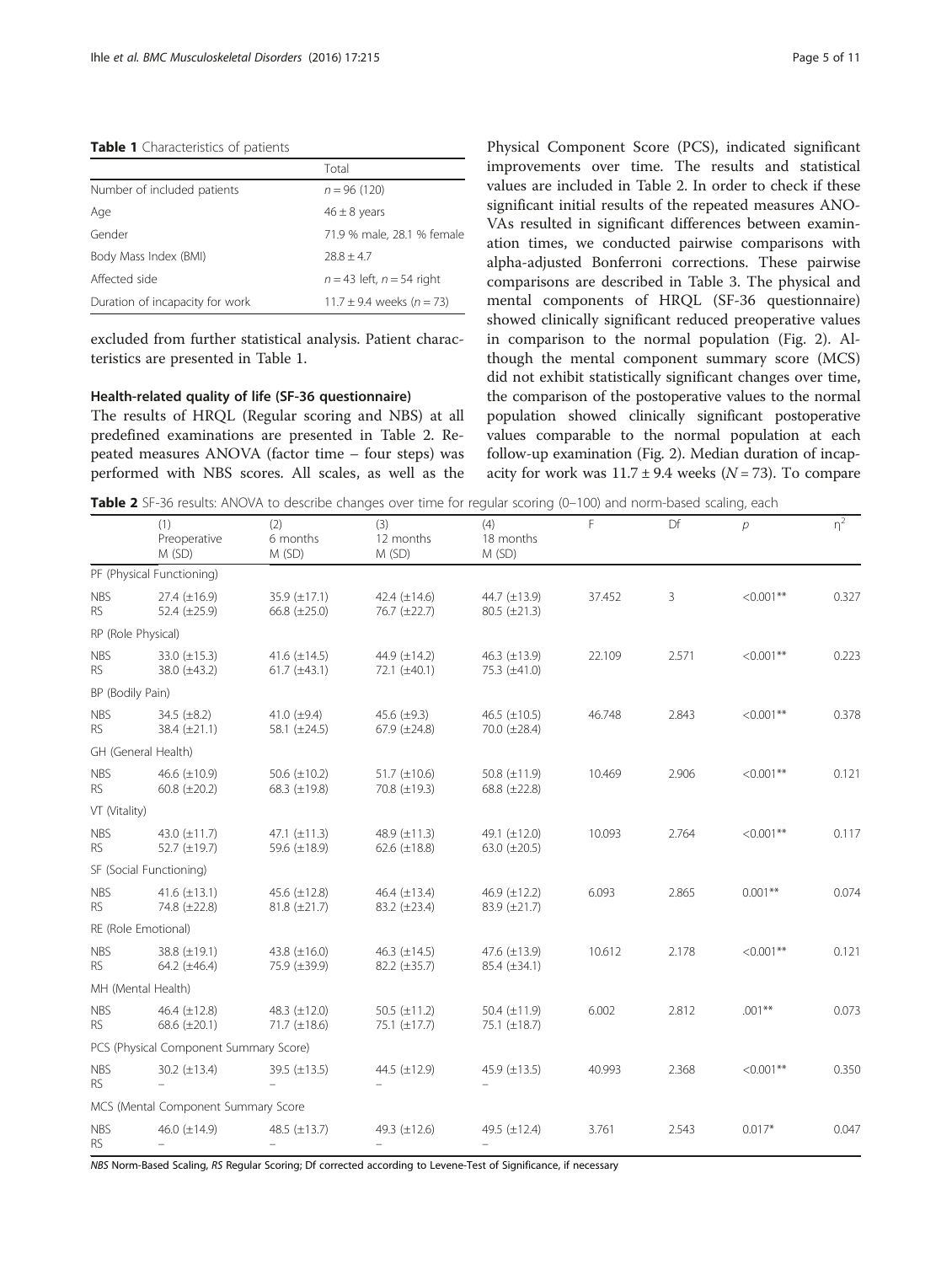<span id="page-5-0"></span>

| <b>Table 3</b> SF-36 results: paired comparisons of SF-36 scales – effects of time |  |  |  |  |  |  |
|------------------------------------------------------------------------------------|--|--|--|--|--|--|
|------------------------------------------------------------------------------------|--|--|--|--|--|--|

| Pairwise Comparison (Bonferroni)       | Time            | Average distance | $\overline{p}$ |
|----------------------------------------|-----------------|------------------|----------------|
| PF (Physical Functioning)              | $(1)$ vs. $(2)$ | $-8.049$         | $0.002**$      |
|                                        | $(1)$ vs. $(3)$ | $-14.749$        | $< 0.001$ **   |
|                                        | $(1)$ vs. $(4)$ | $-16.935$        | $< 0.001$ **   |
|                                        | $(2)$ vs. $(3)$ | $-6.700$         | $< 0.001$ **   |
|                                        | $(2)$ vs. $(4)$ | $-8.886$         | $< 0.001$ **   |
|                                        | $(3)$ vs. $(4)$ | $-2.186$         | 0.262          |
| RP (Role Physical)                     | $(1)$ vs. $(2)$ | $-8.873$         | $< 0.001$ **   |
|                                        | $(1)$ vs. $(3)$ | $-12.107$        | $<0.001**$     |
|                                        | $(1)$ vs. $(4)$ | $-12.746$        | $< 0.001$ **   |
|                                        | $(2)$ vs. $(3)$ | $-3.234$         | 0.272          |
|                                        | $(2)$ vs. $(4)$ | $-3.872$         | 0.068          |
|                                        | $(3)$ vs. $(4)$ | $-0.639$         | n.s.           |
| BP (Bodily Pain)                       | $(1)$ vs. $(2)$ | $-7.174$         | $< 0.001$ **   |
|                                        | $(1)$ vs. $(3)$ | $-10.591$        | $< 0.001$ **   |
|                                        | $(1)$ vs. $(4)$ | $-11.618$        | $< 0.001$ **   |
|                                        | $(2)$ vs. $(3)$ | $-3.417$         | $0.005*$       |
|                                        | $(2)$ vs. $(4)$ | $-4.444$         | $0.002*$       |
|                                        | $(3)$ vs. $(4)$ | $-1.027$         | n.s.           |
| GH (General Health)                    | $(1)$ vs. $(2)$ | $-4.070$         | $0.001**$      |
|                                        | $(1)$ vs. $(3)$ | $-5.453$         | $< 0.001$ **   |
|                                        | $(1)$ vs. $(4)$ | $-3.994$         | $0.002*$       |
|                                        | $(2)$ vs. $(3)$ | $-1.383$         | 0.915          |
|                                        | $(2)$ vs. $(4)$ | 0.076            | n.s.           |
|                                        | $(3)$ vs. $(4)$ | 1.459            | 0.836          |
| VT (Vitality)                          | $(1)$ vs. $(2)$ | $-3.589$         | $0.013*$       |
|                                        | $(1)$ vs. $(3)$ | $-5.560$         | $< 0.001$ **   |
|                                        | $(1)$ vs. $(4)$ | $-5.630$         | $< 0.001$ **   |
|                                        | $(2)$ vs. $(3)$ | $-1.971$         | 0.643          |
|                                        | $(2)$ vs. $(4)$ | $-2.040$         | 0.439          |
|                                        | $(3)$ vs. $(4)$ | $-0.070$         | n.s.           |
| SF (Social Functioning)                | $(1)$ vs. $(2)$ | $-3.602$         | 0.120          |
|                                        | $(1)$ vs. $(3)$ | $-5.511$         | $0.004*$       |
|                                        | $(1)$ vs. $(4)$ | $-5.262$         | $0.007*$       |
|                                        | $(2)$ vs. $(3)$ | $-1.908$         | n.s.           |
|                                        | $(2)$ vs. $(4)$ | $-1.660$         | n.s.           |
|                                        | $(3)$ vs. $(4)$ | 0.248            | n.s.           |
| RE (Role Emotional)                    | $(1)$ vs. $(2)$ | $-5.708$         | 0.054          |
|                                        | $(1)$ vs. $(3)$ | $-8.608$         | $0.002*$       |
|                                        | $(1)$ vs. $(4)$ | $-9.539$         | $< 0.001$ **   |
|                                        | $(2)$ vs. $(3)$ | $-2.900$         | 0.536          |
|                                        | $(2)$ vs. $(4)$ | $-3.832$         | $0.012*$       |
|                                        | $(3)$ vs. $(4)$ | $-0.932$         | n.s.           |
| MH (Mental Health)                     | $(1)$ vs. $(2)$ | $-1.980$         | 0.553          |
|                                        | $(1)$ vs. $(3)$ | $-4.029$         | $0.017*$       |
|                                        | $(1)$ vs. $(4)$ | $-4.458$         | $0.005*$       |
|                                        | $(2)$ vs. $(3)$ | $-2.049$         | 0.496          |
|                                        | $(2)$ vs. $(4)$ | $-2.477$         | 0.187          |
|                                        | $(3)$ vs. $(4)$ | $-0.428$         | n.s.           |
| PCS (Physical Component Summary Score) | $(1)$ vs. $(2)$ | $-8.942$         | $< 0.001$ **   |
|                                        | $(1)$ vs. $(3)$ | $-13.856$        | $< 0.001$ **   |
|                                        | $(1)$ vs. $(4)$ | $-14.875$        | $< 0.001$ **   |
|                                        | $(2)$ vs. $(3)$ | $-4.915$         | $< 0.001$ **   |
|                                        | $(2)$ vs. $(4)$ | $-5.933$         | $< 0.001$ **   |
|                                        | $(3)$ vs. $(4)$ | $-1.018$         | n.s.           |
| MCS (Mental Component Summary Score    | $(1)$ vs. $(2)$ | $-2.665$         | 0.360          |
|                                        | $(1)$ vs. $(3)$ | $-4.025$         | 0.079          |
|                                        | $(1)$ vs. $(4)$ | $-3.882$         | 0.065          |
|                                        | $(2)$ vs. $(3)$ | $-1.360$         | n.s.           |
|                                        | $(2)$ vs. $(4)$ | $-1.216$         | n.s.           |
|                                        | $(3)$ vs. $(4)$ | 0.144            | n.s.           |

 $(1)$  = preoperative, (2) = 6 months, (3) = 12 months, (4) = 18 months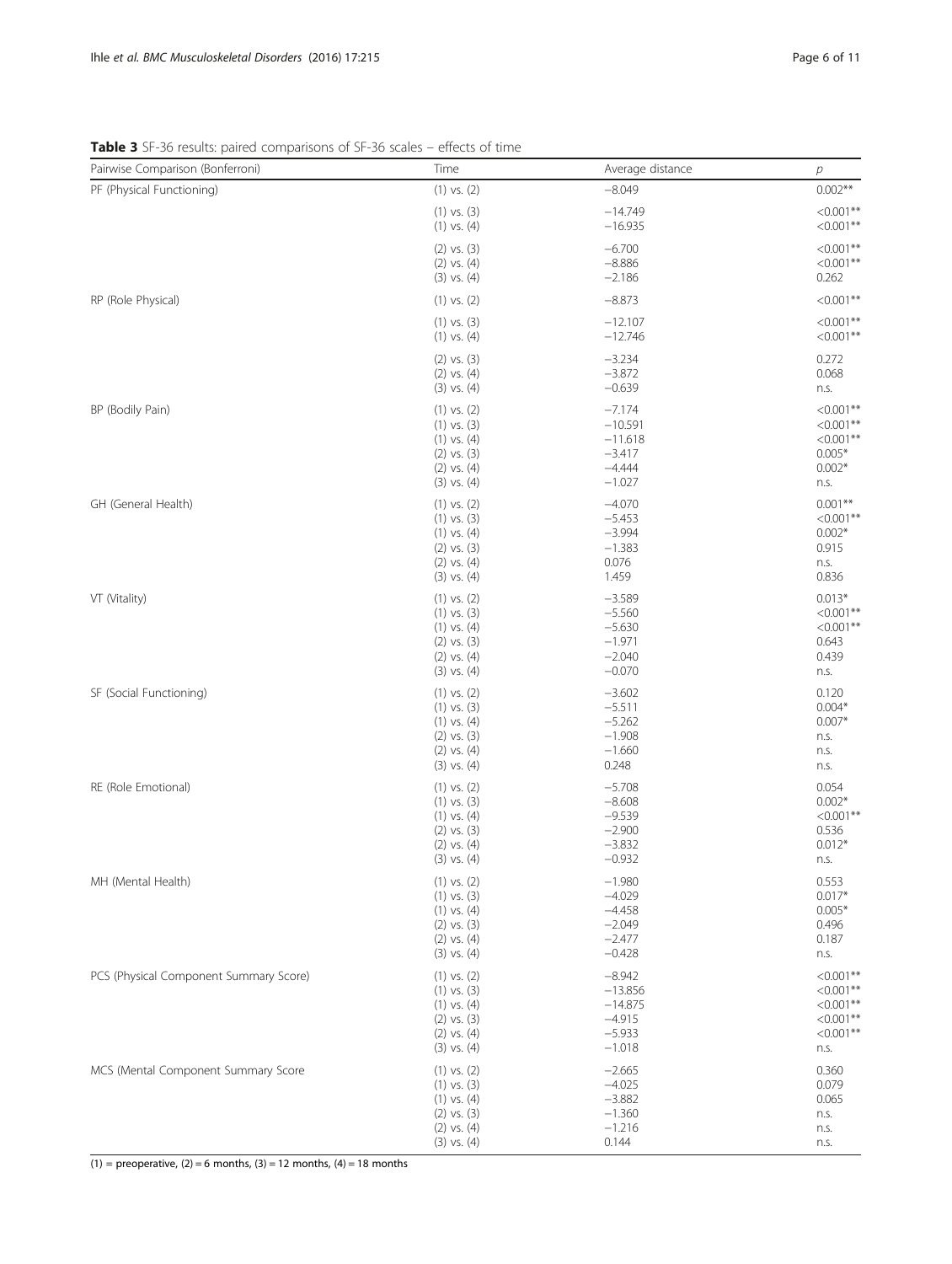<span id="page-6-0"></span>

the impact of preoperative mental status in HRQL, we divided our study sample into two groups (1) high preoperative MCS and (2) low preoperative MCS. Subgroups were divided by the mean value of the standardized value (=50). Our results indicated a strong correlation between MCS and the conducted clinical scores (Table [4](#page-7-0)), as the performed ANOVA revealed significant differences for all conducted comparisons between groups. In order to analyze the influence of possible co-founders, such as the use of a navigation system and the different postoperative rehabilitation protocols, the differences between the preoperative assessment at 6 months and at 18 months of follow-up were calculated. The differences between the groups of 11 days with 20 kg partial weight-bearing and of 6 weeks with 20 kg partial weight-bearing as well as between the use of intraoperative navigation and of preoperative digital planning regarding PCS and MCS are illustrated in Table [5.](#page-7-0) The only statistically significant difference was found in the age variable (age > 40 and age  $\le$ 40, respectively) which exhibited a significant difference of  $p < .05$ . However, as the sizes of both samples were fairly incomparable for this variable  $(N = 72$  vs.  $N = 14$ ), we do not want to draw too much attention to this finding, but would rather like to point out that age differences should be kept in mind as an aspect worth analyzing in further studies.

## **Discussion**

The most important finding of the present study was that patients with lower preoperative mental component scores experienced a statistically significantly reduced postoperative clinical outcome and a prolonged duration

of incapacity for work after open wedge HTO. Moreover, in contrast to the physical component score, the mental component score exhibited values that were comparable to the normal population already 6 months after surgery. Considering the stated hypothesis, norm values in mental health can be achieved within 18 months after operation, whereas physical health is still restricted.

Reports of health-related quality of life after open wedge HTO are very limited, so that there still exists a lack of data concerning this topic. In the present study, the health-related quality of life in open wedge HTO was described in a prospective way by using the SF-36 questionnaire. Furthermore, the impact of the HRQL on the clinical outcome was analyzed.

Although the physical aspect in health-related quality of life was even further reduced in comparison to the mental components, in the preoperative period, both values were significantly lower in our cohort of patients with medial compartment osteoarthritis than the values of the normal population. Surprisingly, the preoperative values of the physical component score were inferior to the described preoperative status of patients who were undergoing elective total knee arthroplasty in the United States [[46\]](#page-9-0). Certainly, although norm-based values are different between the countries, the populations of Germany and USA are nevertheless comparable [\[47](#page-9-0)]. Picavet et al. evaluated the health-related quality of life by using the SF-36 questionnaire in 3664 Dutch patients with musculoskeletal diseases. One of the poorest HRQL results could be found in patients with osteoarthritis of the lower extremity [\[12\]](#page-9-0). These results are comparable to other studies evaluating the quality of life in patients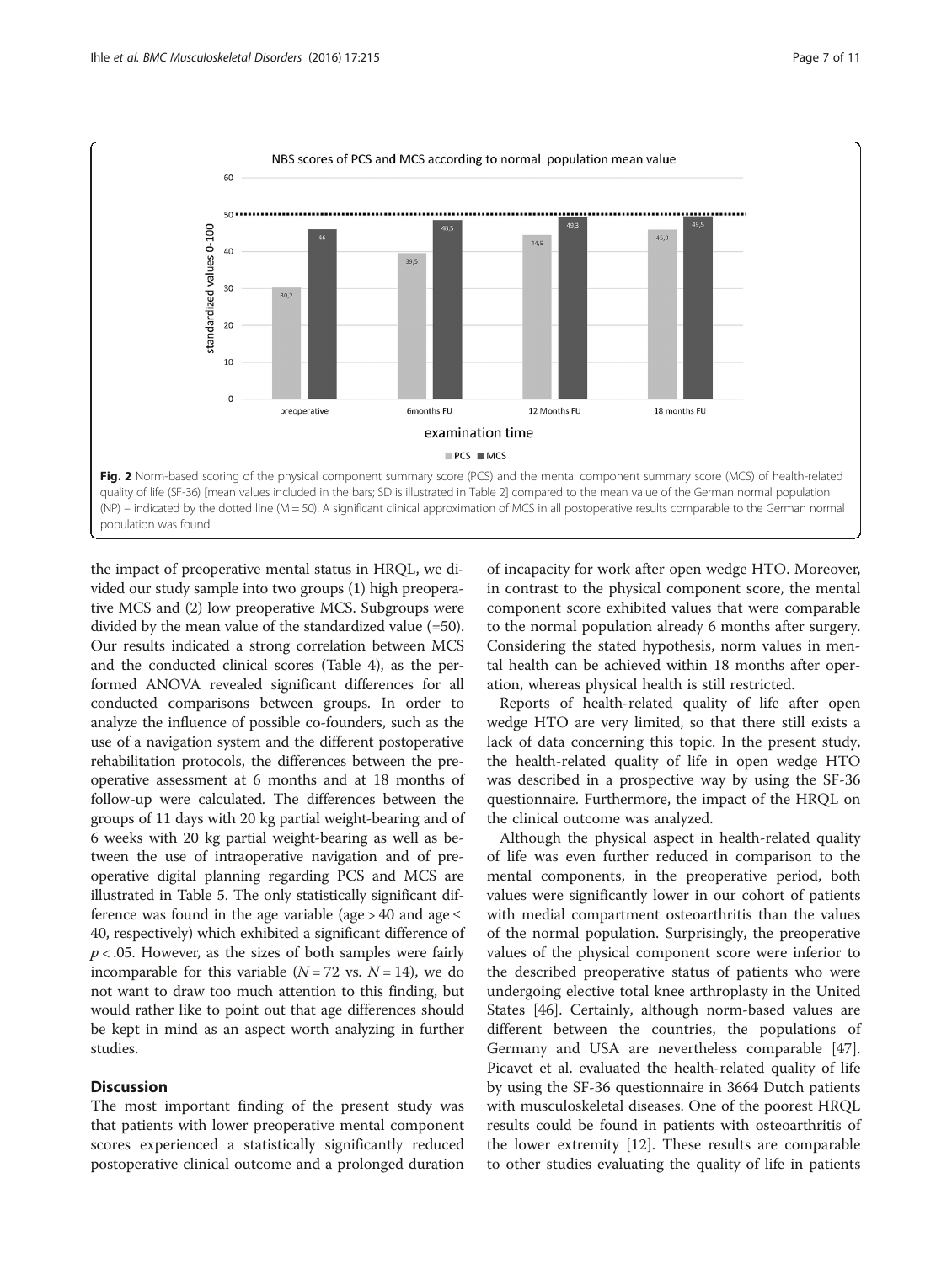| Clinical Score (FU 18 months)   | (1)<br>Preoperative<br>MCS < 50 | (2)<br>Preoperative MCS $\geq$ 50 |          | df |              |
|---------------------------------|---------------------------------|-----------------------------------|----------|----|--------------|
| <b>IKDC</b>                     | $63.2 \pm 20.4$ (N = 44)        | $81.5 \pm 13.9$ (N = 41)          | $-4.778$ | 83 | $< 0.001$ ** |
| <b>HSS</b>                      | $86.1 \pm 14.8$ (N = 44)        | $94.1 \pm 10.3$ (N = 42)          | $-2.904$ | 84 | $.005*$      |
| Lysholm                         | $77.6 \pm 22.7$ (N = 44)        | $89.7 \pm 15.8$ (N = 42)          | $-2.854$ | 84 | $.005*$      |
| Leguesne                        | $5.1 \pm 4.8$ (N = 43)          | $1.6 \pm 2.9$ (N = 42)            | 4.083    | 83 | $< 0.001**$  |
| Duration of incapacity for work | $15.0 \pm 12.8$ (N = 39)        | $9.1 \pm 4.8$ (N = 39)            | 2.680    | 68 | $0.009*$     |

<span id="page-7-0"></span>Table 4 SF-36 results: Connection of the preoperative quality of life (MCS) to the postoperative values of the clinical scores (18 Months FU), and to the duration of incapacity for work (weeks)

with osteoarthritis of the lower extremity, which strengthens the importance of using quality of life as an outcome measurement tool for evaluating the treatment result after open wedge HTO [\[12](#page-9-0), [27\]](#page-9-0). Our data showed a pre- to postoperative improvement in all scales of the SF-36 questionnaire. This is comparable to the available literature. McNamara et al. studied 138 patients for 24 months after open wedge HTO. The SF-12 questionnaire was used to describe health-related quality of life and significant pre- to postoperative improvements were reported [[27\]](#page-9-0). In our data, for the absolute terms of PCS as well as of MCS, the largest increase was reported between the preoperative and the 6 months follow-up, while there were only small improvements in the period from 12 to 18 months after surgery. For the MCS, similar values in comparison to the German normal population were achieved already 6 months after the surgery. Although there are significant restrictions compared to the normal population regarding physical status up to 18 months postoperatively, the PCS was still increasing at the last follow-up. Therefore, a further improvement in PCS can be expected. Maffulli et al. indicated significant pre- to postoperative results in all SF-36 scales 2 years after operation [[28\]](#page-9-0). The restriction compared to the normal population at 18 months after surgery is not unexpected regarding the dimensions of the PCS. Besides general physical components of the quality of life, the Physical Functioning, Role Physical, and Bodily Pain

scales contain components describing clinical results that are also used in regular scores describing a diseasespecific clinical outcome. With regular scoring, a direct comparison to the values of the normal population regarding gender and age structure is not possible. Despite the significant pre- to postoperative improvements, the postoperative results of regular scoring also indicate restrictions compared to healthy people.

The finding that the preoperative mental status of the patient has an influence on the postoperative result should be taken into account in preoperative planning and in the use of this procedure. Feucht et al. demonstrated the influence of the preoperative expectations of the patient on the postoperative clinical outcome in patients undergoing cruciate ligament surgery [\[16\]](#page-9-0). These findings strengthen our results and the importance of considering preoperative psychological components in the preoperative planning of open wedge HTO. In patients with a reduced preoperative mental status in comparison to the values of the normal population, a reduced postoperative clinical outcome and a prolonged duration of incapacity for work can be expected. An incapacity for work of 3 months after open wedge HTO and the impact of the work load according the REFA classification have already been described [\[48\]](#page-9-0). Faschingbauer et al. reported a comparable duration of  $16.7 \pm 15.6$  weeks of the return to work after HTO [\[49\]](#page-10-0). The influence of the preoperative mental status on the incapacity for work is unknown. In

|            |                               |                 |                              | <b>TWAIS S</b> PHICKIRCS OF TO HIGHER VS. PRODUCTIVE GHD OF O HIGHER VS. PRODUCTIVE. COMPANYON OF THE UNICTURE SUDGEOUS |                 |                              |                               |                 |             |
|------------|-------------------------------|-----------------|------------------------------|-------------------------------------------------------------------------------------------------------------------------|-----------------|------------------------------|-------------------------------|-----------------|-------------|
|            | Difference<br>18 months-preop |                 |                              | Difference<br>18 months-preop                                                                                           |                 |                              | Difference<br>18 months-preop |                 |             |
|            | 11 days                       | 6 weeks         | $p$ -value                   | No Navigation                                                                                                           | Navigation      | $p$ -value                   | Age $> 40$                    | Age $\leq 40$   | $p$ -value  |
| <b>PCS</b> | $16.3 \pm 15.0$               | $14.1 \pm 13.9$ | n.s.                         | $14.8 \pm 14.3$                                                                                                         | $15.8 \pm 14.9$ | n.S.                         | $14.0 \pm 13.4$               | $21.7 \pm 18.4$ | $p < 0.05*$ |
| <b>MCS</b> | $4.8 + 12.7$                  | $1.9 + 16.4$    | n.s.                         | $1.6 + 16.0$                                                                                                            | $5.4 \pm 12.8$  | n.S.                         | $4.0 + 13.0$                  | $2.6 \pm 16.6$  | n.S.        |
|            | Difference<br>6 months-preop  |                 | Difference<br>6 months-preop |                                                                                                                         |                 | Difference<br>6 months-preop |                               |                 |             |
|            | 11 days                       | 6 weeks         | $p$ -value                   | No Navigation                                                                                                           | Navigation      | $p$ -value                   | Age > 40                      | Age $\leq 40$   | $p$ -value  |
| <b>PCS</b> | $10.2 + 14.2$                 | $8.0 + 2.3$     | n.s.                         | $11.4 \pm 12.7$                                                                                                         | $7.0 + 16.3$    | n.S.                         | $8.3 \pm 13.4$                | $13.3 \pm 3.8$  | n.s.        |
| <b>MCS</b> | $2.9 \pm 13.3$                | $1.0 + 10.1$    | n.s.                         | $2.3 \pm 10.9$                                                                                                          | $1.7 \pm 13.3$  | n.S.                         | $2.7 + 12.3$                  | $-1.4 + 11.1$   | n.s.        |

Table 5 Differences of 18 months vs. preoperative and of 6 months vs. preoperative: Comparison of the different subgroups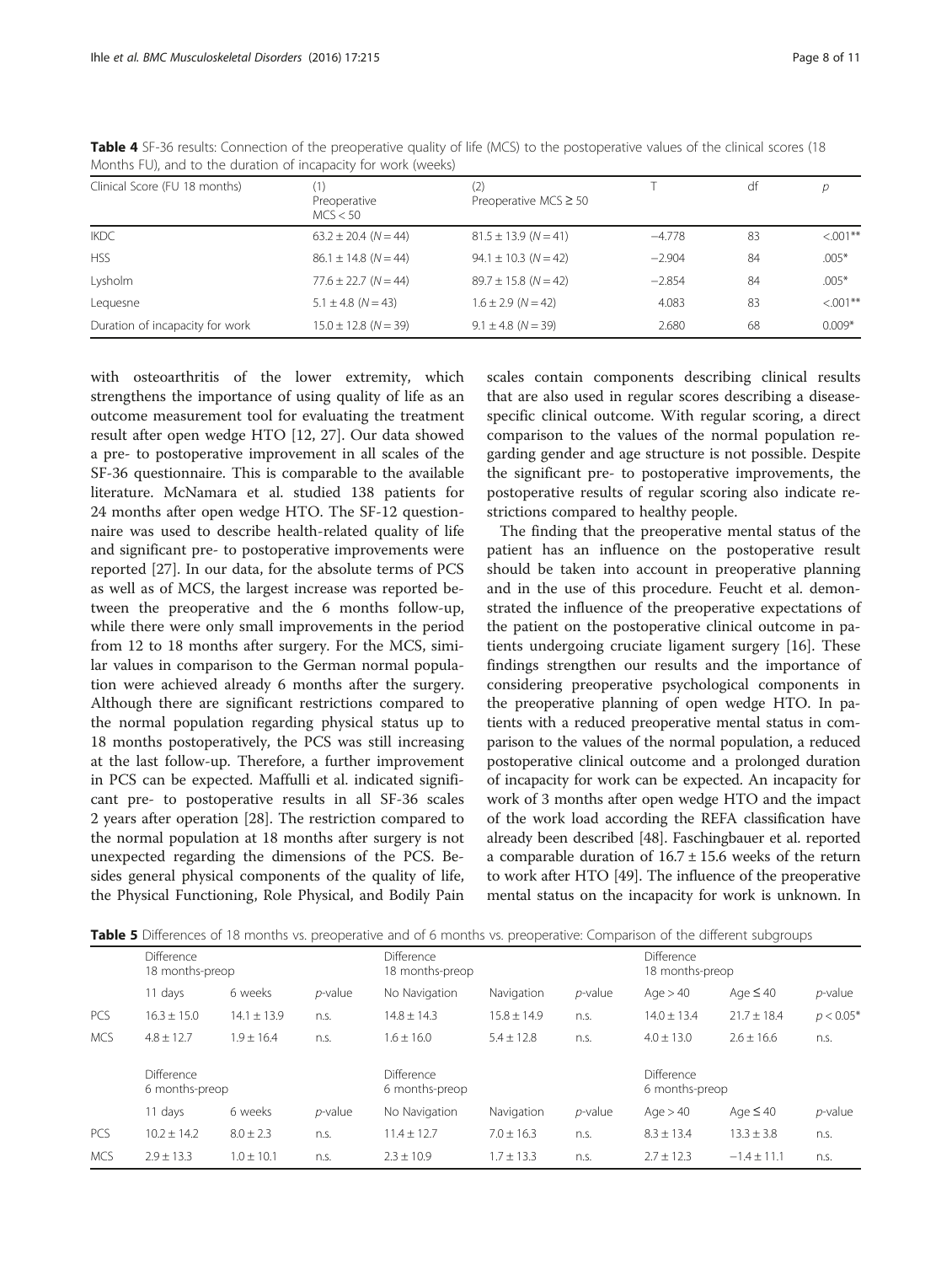<span id="page-8-0"></span>the present study, the incapacity for work was  $15.0 \pm$ 12.8 weeks, if the MCS was <50 and  $9.1 \pm 4.8$  weeks, if the MCS was ≥50. This knowledge is completely novel. Bode et al. presented comparable results after high tibial osteotomy combined with autologous chondrocyte implantation [1]. In contrast, patients receiving additional procedures have been excluded from our study, as additional procedures could influence the health-related quality of life after open wedge HTO. Therefore, to the knowledge of the authors, the present study is the first to describe the quality of life after open wedge HTO without a bone graft comparing the results to the values of the German normal population. Indeed, long-term data on the quality of life after open wedge HTO compared to values of the normal population are still missing.

There are some limitations to this study, however: Firstly, the degree of osteoarthritis and its influence on the HRQL were not assessed. Several studies reported significantly statistically reduced values in health-related quality of life in osteoarthritis patients [[12\]](#page-9-0), whereas Pang et al. presented no correlation between the radiological degree of osteoarthritis in 466 osteoarthritis patients by using the widespread Kellgren Lawrence Classification, and the health-related quality of life using the SF-36 questionnaire [[50](#page-10-0)]. In patients with osteoarthritis, pain, as a symptom of OA, has the greatest impact on HRQL. Considering the SF-36 Questionnaire, Bodily Pain is a part of the Physical Component Summary Score (PCS) and should not influence MCS values. Furthermore, we did not determine, if any of the patients had a psychiatric disease that could influence the results regarding health-related quality of life.

## Conclusions

A lower preoperative mental component score results in a significantly reduced postoperative clinical outcome and in a prolonged duration of incapacity for work after open wedge HTO. Moreover, in contrast to the physical component score, the mental component score exhibited comparable values to the normal population already 6 months after open wedge HTO.

## Ethics approval and consent to participate

This prospective study was performed with the approval of the local ethics committee (University of Tübingen; 142/2008MPG2). Registration in the WHO register for clinical trials was carried out and written consent from the study participants was obtained. A registration in the German register for clinical trials (approved primary register in the WHO network) is present (DRKS00005614). All procedures performed in this study were in accordance with the ethical standards of the institutional research committee and with the 1964 Helsinki Declaration and its later amendments or comparable ethical standards.

## Consent for publication

"Not applicable".

## Availability of data and materials

The dataset supporting the conclusions of this article is not available in an open access repository because it is part of an institutional dataset that is still under use. If there is interest in exploring specific issues, please contact the corresponding author (CI).

#### Abbreviations

HRQL: Health-related quality of life; HTO: Open wedge high tibial osteotomy; MCS: Mental component summary score; PCS: Physical component summary score.

#### Competing interests

SS is a member of the AO Joint Preservation Expert Group. The other authors have no conflicts of interest to declare.

#### Authors' contributions

CI participated in the design of the study and drafted the manuscript. TS and LG carried out data collection, and performed the statistical analysis. AA and US participated in its design and coordination, and helped to draft the manuscript. SS conceived the study, participated in its design, and acquired funding. All authors read and approved the final manuscript.

#### Acknowledgements

The gratitude of the authors goes to the participants who have made this study possible. Furthermore, the authors would particularly like to thank the staff of the Radiology Department of the BG Trauma Centre Tübingen. Furthermore, we would like to thank Luc Koster for proofreading the manuscript and Julia Grünwald for statistical assistance.

#### Funding

The study was financed by the DGUV (Deutsche Gesetzliche Unfallversicherung, FR150).

#### Author details

<sup>1</sup>BG Traumacenter Tübingen, Schnarrenbergstr. 95, 72076 Tübingen, Germany. <sup>2</sup>BG Traumacenter Murnau, Prof.-Küntscher-Str. 8, Murnau Germany.

## Received: 11 December 2015 Accepted: 11 May 2016 Published online: 18 May 2016

#### References

- 1. Bode G, Ogon P, Pestka J, Zwingmann J, Feucht M, Sudkamp N, Niemeyer P. Clinical outcome and return to work following single-stage combined autologous chondrocyte implantation and high tibial osteotomy. International orthopaedics. 2015;39(4):689-696.
- 2. Lobenhoffer P. Importance of osteotomy around to the knee for medial gonarthritis. Indications, technique and results. Orthopade. 2014;43(5):425–31.
- 3. Khurana D, Sankhala SS, Malik M, Shekhawat V, Rathore DS. Comparative study of high tibial osteotomy using dynamic axial fixator and locked lowprofile plate in medial osteoarthritis of knee. European journal of orthopaedic surgery & traumatology:orthopedie traumatologie. 2015;25(4): 763-773.
- 4. Getgood A, Collins B, Slynarski K, Kurowska E, Parker D, Engebretsen L, MacDonald PB, Litchfield R. Short-term safety and efficacy of a novel high tibial osteotomy system: a case controlled study. Knee Surg Sports Traumatol Arthrosc: ESSKA. 2013;21(1):260–9.
- 5. Bode G, von Heyden J, Pestka J, Schmal H, Salzmann G, Sudkamp N, Niemeyer P. Prospective 5-year survival rate data following open-wedge valgus high tibial osteotomy. Knee surgery, sports traumatology, arthroscopy : official journal of the ESSKA. 2015;23(7):1949-1955.
- 6. Lopiz Y, Garcia-Coiradas J, Serrano-Mateo L, Garcia-Fernandez C, Marco F: Reverse shoulder arthroplastyfor acute proximal humeral fractures in the geriatric patient: results, health-related quality of life andcomplication rates. International orthopaedics. 2016; 40(4):771-781.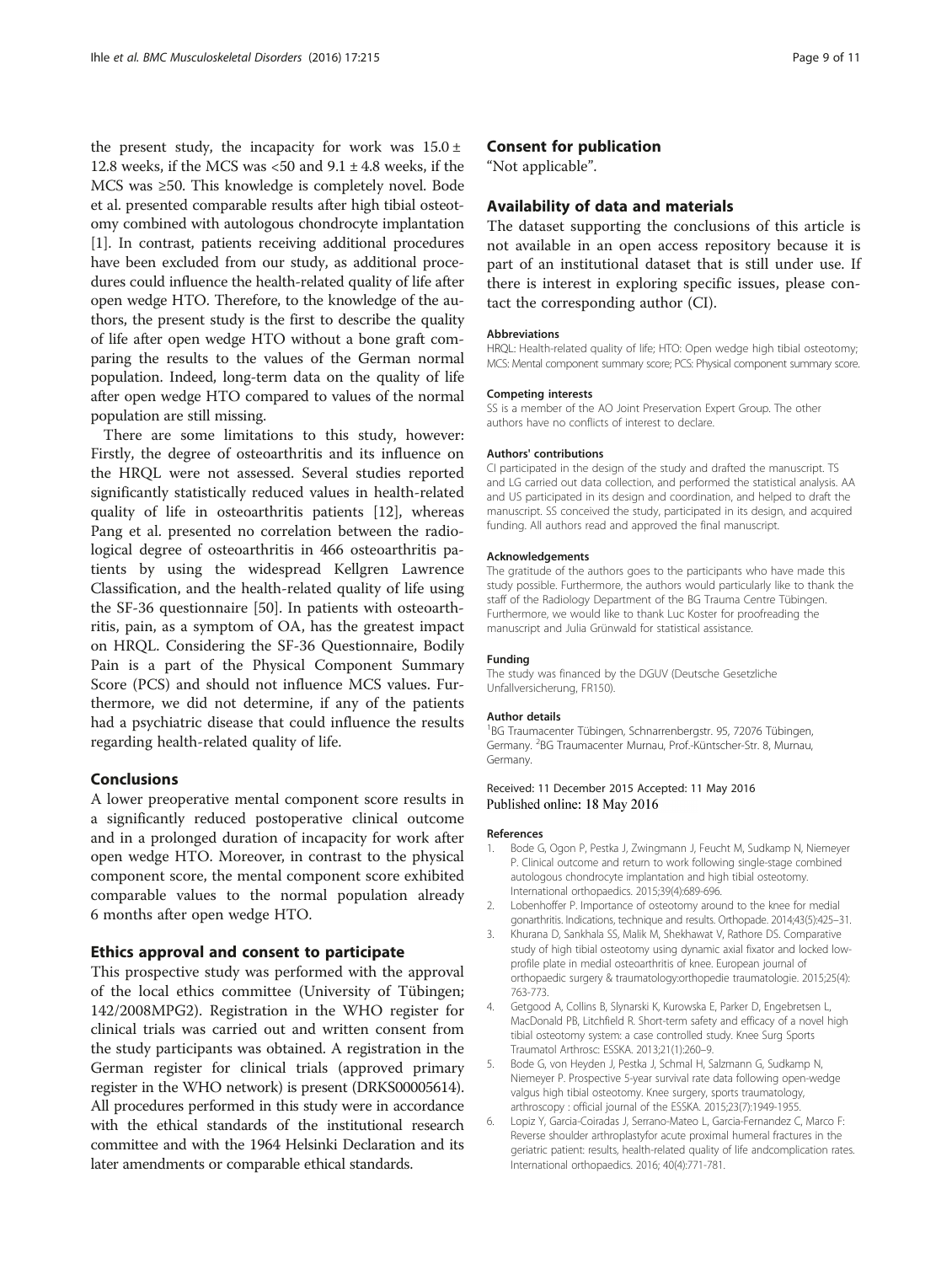- <span id="page-9-0"></span>7. Thiam WD, Teh JW, Bin Abd Razak HR, Tan HC. Correlations between functional knee outcomes and health-related quality of life after total knee arthroplasty in an Asian population. J Arthroplasty. 2016;31(5):989-993.
- Saraswat MK, Styles-Tripp F, Beaupre LA, Luciak-Corea C, Otto D, Lalani A, Balyk RA. Functional Outcomes and Health-Related Quality of Life After Surgical Repair of Full-Thickness Rotator Cuff Tears Using a Mini-Open Technique: A Concise 10-Year Follow-up of a Previous Report. Am J Sports Med. 2015;43(11):2794–9.
- 9. Wylie JD, Suter T, Potter MQ, Granger EK, Tashjian RZ. Mental Health Has a Stronger Association with Patient-Reported Shoulder Pain and Function Than Tear Size in Patients with Full-Thickness Rotator Cuff Tears. J Bone Joint Surg Am. 2016;98(4):251–6.
- 10. Ware Jr JE, Sherbourne CD. The MOS 36-item short-form health survey (SF-36). I. Conceptual framework and item selection. Med Care. 1992;30(6):473–83.
- 11. Scoggins JF, Patrick DL. The use of patient-reported outcomes instruments in registered clinical trials: evidence from ClinicalTrials.gov. Contemp Clin Trials. 2009;30(4):289–92.
- 12. Picavet HS, Hoeymans N. Health related quality of life in multiple musculoskeletal diseases: SF-36 and EQ-5D in the DMC3 study. Ann Rheum Dis. 2004;63(6):723–9.
- 13. Stenhagen M, Ekstrom H, Nordell E, Elmstahl S. Accidental falls, healthrelated quality of life and life satisfaction: a prospective study of the general elderly population. Arch Gerontol Geriatr. 2014;58(1):95–100.
- 14. Ware JE, Kosinski M. Interpreting SF-36 summary health measures: a response. Qual Life Res. 2001;10(5):405–13. discussion 415–420.
- Laucis NC, Hays RD, Bhattacharyya T. Scoring the SF-36 in Orthopaedics: A Brief Guide. J Bone Joint Surg Am. 2015;97(19):1628–34.
- 16. Feucht MJ, Cotic M, Saier T, Minzlaff P, Plath JE, Imhoff AB, Hinterwimmer S. Patient expectations of primary and revision anterior cruciate ligament reconstruction. Knee surgery, sports traumatology, arthroscopy : official journal of the ESSKA. 2016;24(1):201-207.
- 17. Farr Ii J, Miller LE, Block JE. Quality of life in patients with knee osteoarthritis: a commentary on nonsurgical and surgical treatments. Open Orthop J. 2013;7:619–23.
- 18. Ko Y, Narayanasamy S, Wee HL, Lo NN, Yeo SJ, Yang KY, Yeo W, Chong HC, Thumboo J. Health-related quality of life after total knee replacement or unicompartmental knee arthroplasty in an urban asian population. Value Health. 2011;14(2):322–8.
- 19. Webster KE, Feller JA: Comparison of the short form-12 (SF-12) health status questionnaire with the SF-36 in patients with knee osteoarthritis who have replacement surgery. Knee Surg Sports Traumatol Arthrosc: ESSKA. 2016. [Epub ahead of print].
- 20. March LM, Cross MJ, Lapsley H, Brnabic AJ, Tribe KL, Bachmeier CJ, Courtenay BG, Brooks PM. Outcomes after hip or knee replacement surgery for osteoarthritis. A prospective cohort study comparing patients' quality of life before and after surgery with age-related population norms. Med J Aust. 1999;171(5):235–8.
- 21. Escobar A, Quintana JM, Bilbao A, Arostegui I, Lafuente I, Vidaurreta I. Responsiveness and clinically important differences for the WOMAC and SF-36 after total knee replacement. Osteoarthritis Cartilage. 2007;15(3):273–80.
- 22. Bachmeier CJ, March LM, Cross MJ, Lapsley HM, Tribe KL, Courtenay BG, Brooks PM, Arthritis C, Outcome Project G. A comparison of outcomes in osteoarthritis patients undergoing total hip and knee replacement surgery. Osteoarthritis Cartilage. 2001;9(2):137–46.
- 23. Liebs TR, Herzberg W. Better quality of life after medial versus lateral unicondylar knee arthroplasty. Clin Orthop Relat Res. 2013;471(8):2629–40.
- 24. Zhang W, Moskowitz RW, Nuki G, Abramson S, Altman RD, Arden N, Bierma-Zeinstra S, Brandt KD, Croft P, Doherty M, et al. OARSI recommendations for the management of hip and knee osteoarthritis, Part II: OARSI evidence-based, expert consensus guidelines. Osteoarthritis Cartilage. 2008;16(2):137–62.
- 25. Qi A, Lin C, Zhou A, Du J, Jia X, Sun L, Zhang G, Zhang L, Liu M. Negative emotions affect postoperative scores for evaluating functional knee recovery and quality of life after total knee replacement. Braz J Med Biol Res. 2016; 49(1):e4616.
- 26. De Caro MF, Vicenti G, Abate A, Picca G, Leoncini V, Lomuscio M, Casalino A, Solarino G, Moretti B. Optimal Improvement in Function after Total Hip and Knee Replacement: How Deep Do You Know Your Patients Mind? J Biol Regul Homeost Agents. 2015;29(4 Suppl):95–102.
- 27. McNamara IR, Birmingham TB, Marsh JD, Chesworth BM, Bryant DM, Giffin JR. A preference-based single-item measure of quality of life following

medial opening wedge high tibial osteotomy: large improvements similar to arthroplasty. Knee. 2014;21(2):456–61.

- 28. Maffulli N, Loppini M, Longo UG, Denaro V, Oliva F. Bovine xenograft locking Puddu plate versus tricalcium phosphate spacer non-locking Puddu plate in opening-wedge high tibial osteotomy: a prospective double-cohort study. Int Orthop. 2013;37(5):819–26.
- 29. Parker DA, Beatty KT, Giuffre B, Scholes CJ, Coolican MR. Articular cartilage changes in patients with osteoarthritis after osteotomy. Am J Sports Med. 2011;39(5):1039–45.
- 30. Pivec R, Issa K, Given K, Harwin SF, Greene KA, Hitt KD, Shi S, Mont MA. A prospective, longitudinal study of patient satisfaction following total knee arthroplasty using the Short-Form 36 (SF-36) survey stratified by various demographic and comorbid factors. J Arthroplasty. 2015;30(3):374–8.
- 31. Cherian JJ, O'Connor MI, Robinson K, Jauregui JJ, Adleberg J, Mont MA. A Prospective, Longitudinal Study of Outcomes Following Total Knee Arthroplasty Stratified by Gender. J Arthroplasty. 2015;30(8):1372–7.
- 32. Ludwig FJ, Melzer C, Grimmig H, Daalmann HH. Cross cultural adaptation of the lequesne algofunctional indices for german speaking patients with osteoarthritis of the hip and the knee. Rehabilitation (Stuttg). 2002;41(4): 249–57.
- 33. Briggs KK, Lysholm J, Tegner Y, Rodkey WG, Kocher MS, Steadman JR. The reliability, validity, and responsiveness of the Lysholm score and Tegner activity scale for anterior cruciate ligament injuries of the knee: 25 years later. Am J Sports Med. 2009;37(5):890–7.
- 34. Briggs KK, Kocher MS, Rodkey WG, Steadman JR. Reliability, validity, and responsiveness of the Lysholm knee score and Tegner activity scale for patients with meniscal injury of the knee. J Bone Joint Surg Am. 2006;88(4): 698–705.
- 35. Narin S, Unver B, Bakirhan S, Bozan O, Karatosun V. Cross-cultural adaptation, reliability and validity of the Turkish version of the Hospital for Special Surgery (HSS) Knee Score. Acta Orthop Traumatol Turc. 2014;48(3):241–8.
- 36. Ebrahimzadeh MH, Makhmalbaf H, Golhasani-Keshtan F, Rabani S, Birjandinejad A. The International Knee Documentation Committee (IKDC) Subjective Short Form: a validity and reliability study. Knee Surg Sports Traumatol Arthrosc: ESSKA. 2015;23(11):3163–7.
- 37. Grevnerts HT, Terwee CB, Kvist J. The measurement properties of the IKDC-subjective knee form. Knee Surg Sports Traumatol Arthrosc: ESSKA. 2015;23(12):3698–706.
- 38. van de Graaf VA, Wolterbeek N, Scholtes VA, Mutsaerts EL, Poolman RW. Reliability and Validity of the IKDC, KOOS, and WOMAC for Patients With Meniscal Injuries. Am J Sports Med. 2014;42(6):1408–16.
- 39. Bullinger MKI. SF-36 Fragebogen zum Gesundheitszustand. Göttingen, Bern, Toronto, Seattle: Hogrefe-Verlag GmbH & Co, Verlag für Psychologie; 1998.
- 40. McHorney CA, Ware Jr JE, Lu JF, Sherbourne CD. The MOS 36-item Short-Form Health Survey (SF-36): III. Tests of data quality, scaling assumptions, and reliability across diverse patient groups. Med Care. 1994;32(1):40–66.
- 41. Bullinger M, Alonso J, Apolone G, Leplege A, Sullivan M, Wood-Dauphinee S, Gandek B, Wagner A, Aaronson N, Bech P, et al. Translating health status questionnaires and evaluating their quality: the IQOLA Project approach. International Quality of Life Assessment. J Clin Epidemiol. 1998;51(11):913–23.
- 42. Bullinger M. German translation and psychometric testing of the SF-36 Health Survey: preliminary results from the IQOLA Project. International Quality of Life Assessment. Soc Sci Med. 1995;41(10):1359–66.
- 43. Ware Jr JE. SF-36 health survey update. Spine. 2000;25(24):3130–9.
- 44. Staubli AE, De Simoni C, Babst R, Lobenhoffer P. TomoFix: a new LCP-concept for open wedge osteotomy of the medial proximal tibia–early results in 92 cases. Injury. 2003;34 Suppl 2:B55–62.
- 45. Lobenhoffer P, Agneskirchner JD. Improvements in surgical technique of valgus high tibial osteotomy. Knee Surg Sports Traumatol Arthrosc: ESSKA. 2003;11(3):132–8.
- 46. Ayers DC, Li W, Harrold L, Allison J, Franklin PD. Preoperative Pain and Function Profiles Reflect Consistent TKA Patient Selection Among US Surgeons. Clin Orthop Relat Res. 2015;473(1):76–81.
- 47. Ellert U, Kurth BM. Methodological views on the SF-36 summary scores based on the adult German population. Bundesgesundheitsblatt Gesundheitsforschung Gesundheitsschutz. 2004;47(11):1027–32.
- 48. Schroter S, Mueller J, van Heerwaarden R, Lobenhoffer P, Stockle U, Albrecht D. Return to work and clinical outcome after open wedge HTO. Knee Surg Sports Traumatol Arthrosc: ESSKA. 2013;21(1):213–9.